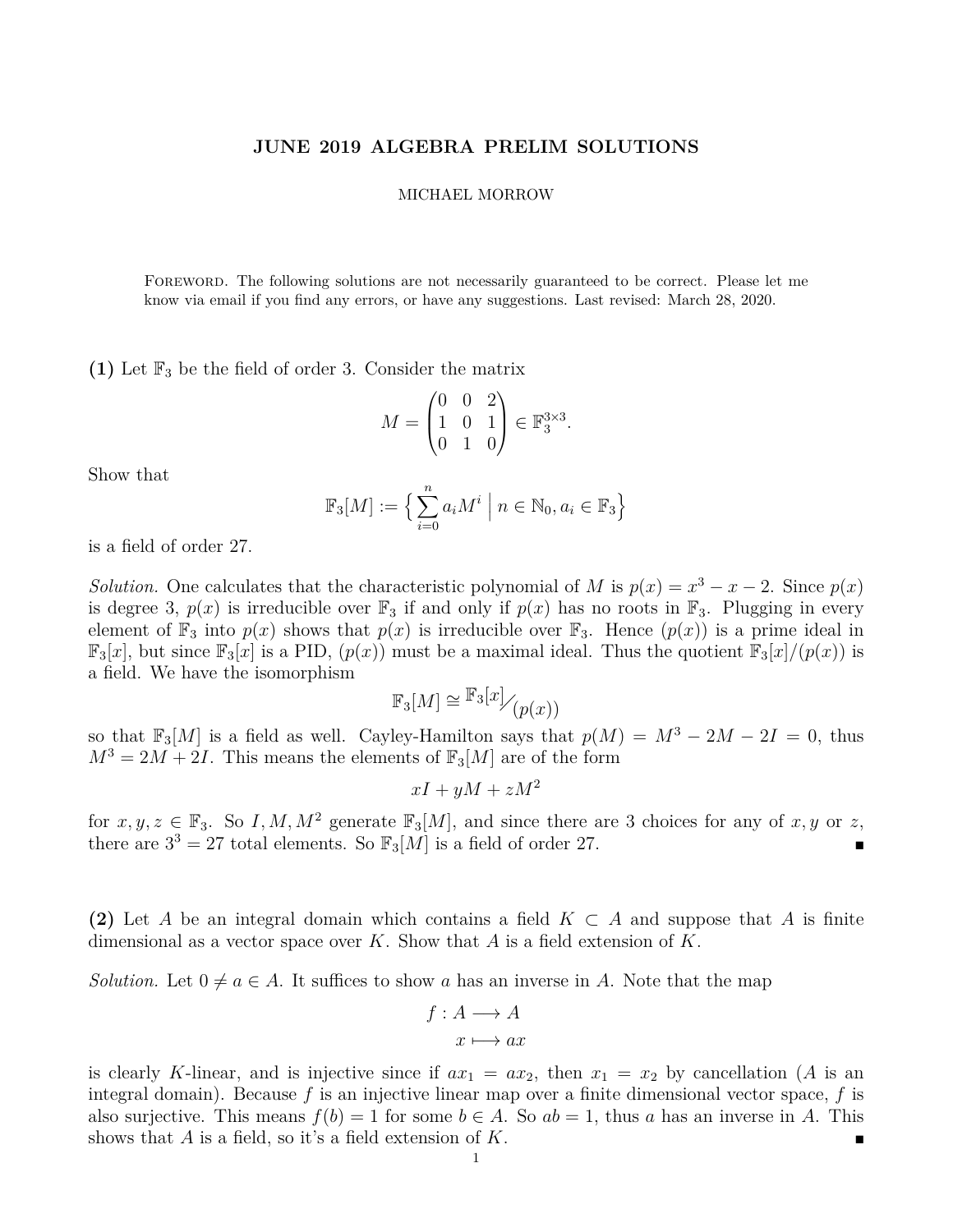**(3)** Let *G* be a group and let  $[G, G]$  be the subgroup of *G* generated by the set  $\{hgh^{-1}g^{-1}| h, g \in G\}$ .

- a) Let *A* be an abelian group. Show that if  $\varphi : G \to A$  is a group homomorphism, then [*G, G*] ⊂ ker *ϕ*.
- b) Show that if *H* is a subgroup of *G* containing  $[G, G]$ , then *H* is normal in *G* and  $G/H$  is an abelian group.

*Solution for a.* Let  $x \in [G, G]$ . Then

$$
x = \prod_{i=1}^{n} x_i
$$

where each  $x_i \in \{hgh^{-1}g^{-1}|h, g \in G\}$ . We have

$$
\varphi(x) = \prod_{i=1}^{n} \varphi(x_i) = \prod_{i=1}^{n} \varphi(h_i g_i h_i^{-1} g_i^{-1}) = \prod_{i=1}^{n} \varphi(h_i) \varphi(h_i)^{-1} \varphi(g_i) \varphi(g_i)^{-1} = 1.
$$

Thus  $[G, G] \subset \text{ker } \varphi$ .

*Solution for b.* Let  $q \in G$  and  $x \in H$ . Then

$$
gxg^{-1} = gxg^{-1}x^{-1}x \in H
$$

since  $x \in H$  and  $g x g^{-1} x^{-1} \in [G, G] \subset H$ . So *H* is normal in *G*, therefore  $G/H$  is a group. Now let  $aH, bH \in G/H$ . We have

$$
aH \cdot bH = abH = baa^{-1}b^{-1}abH = baH = bH \cdot aH.
$$

The second to last equality holds since  $a^{-1}b^{-1}ab \in [G, G] \subset H$ . Thus  $G/H$  is abelian.

**(4)** Let *p* be a prime and let *G* be a finite group with  $\text{Aut}(G) \cong \mathbb{Z}/p\mathbb{Z}$ .

- a) Show that  $Aut(G)$  contains a subgroup isomorphic to  $G/Z(G)$ .
- b) Use (a) to show that *G* is abelian.
- c) Use (b) to show that  $p=2$ .

*Solution for a.* Define

$$
\operatorname{Inn}(G) = \{ \sigma \in \operatorname{Aut}(G) \mid \sigma(x) = gxg^{-1} \text{ for all } x \in G \text{ and some fixed } g \in G \}.
$$

Clearly  $\text{Inn}(G) \neq \emptyset$  since id  $\in \text{Inn}(G)$ . Now let  $\sigma, \tau \in \text{Inn}(G)$ . So there exists  $g_1, g_2 \in G$  such that  $\sigma(x) = g_1 x g_1^{-1}$  and  $\tau(x) = g_2 x g_2^{-1}$ . Then  $\tau^{-1}$  is given by  $\tau^{-1}(x) = g_2^{-1} x g_2$ . For  $x \in G$ , we have −1 −1 −1 *.*

$$
(\sigma \tau^{-1})(x) = \sigma(\tau^{-1}(x)) = g_1 g_2^{-1} x g_2 g_1^{-1}
$$

Since  $(g_1g_2^{-1})^{-1} = g_2g_1^{-1}$ , we see that  $\sigma\tau^{-1} \in \text{Inn}(G)$ . Hence  $\text{Inn}(G)$  is a subgroup of  $\text{Aut}(G)$ . Define the map

$$
\Psi: G \longrightarrow \text{Inn}(G)
$$

$$
g \longmapsto (x \mapsto gxg^{-1}).
$$

Let  $a, b \in G$ . Then

$$
\Psi(ab) = x \mapsto abx(ab)^{-1} = x \mapsto abxb^{-1}a^{-1} = (x \mapsto axa^{-1}) \circ (x \mapsto bxb^{-1}) = \Psi(a)\Psi(b),
$$

showing that  $\Psi$  is a group homomorphism. Also,  $\Psi$  is surjective since given any  $\sigma = (x \mapsto gxg^{-1}) \in$ Inn(*G*), we have  $\Psi(g) = \sigma$ . Finally,  $z \in \text{ker } \Psi$  if and only if  $\Psi(z) = (x \mapsto zxz^{-1}) = id$ , if and only if  $zx = xz$  for all  $x \in G$ , if and only if  $z \in Z(G)$ . Thus ker  $\Psi = Z(G)$ , so  $G/Z(G) \cong \text{Inn}(G)$  by the First Isomorphism Theorem.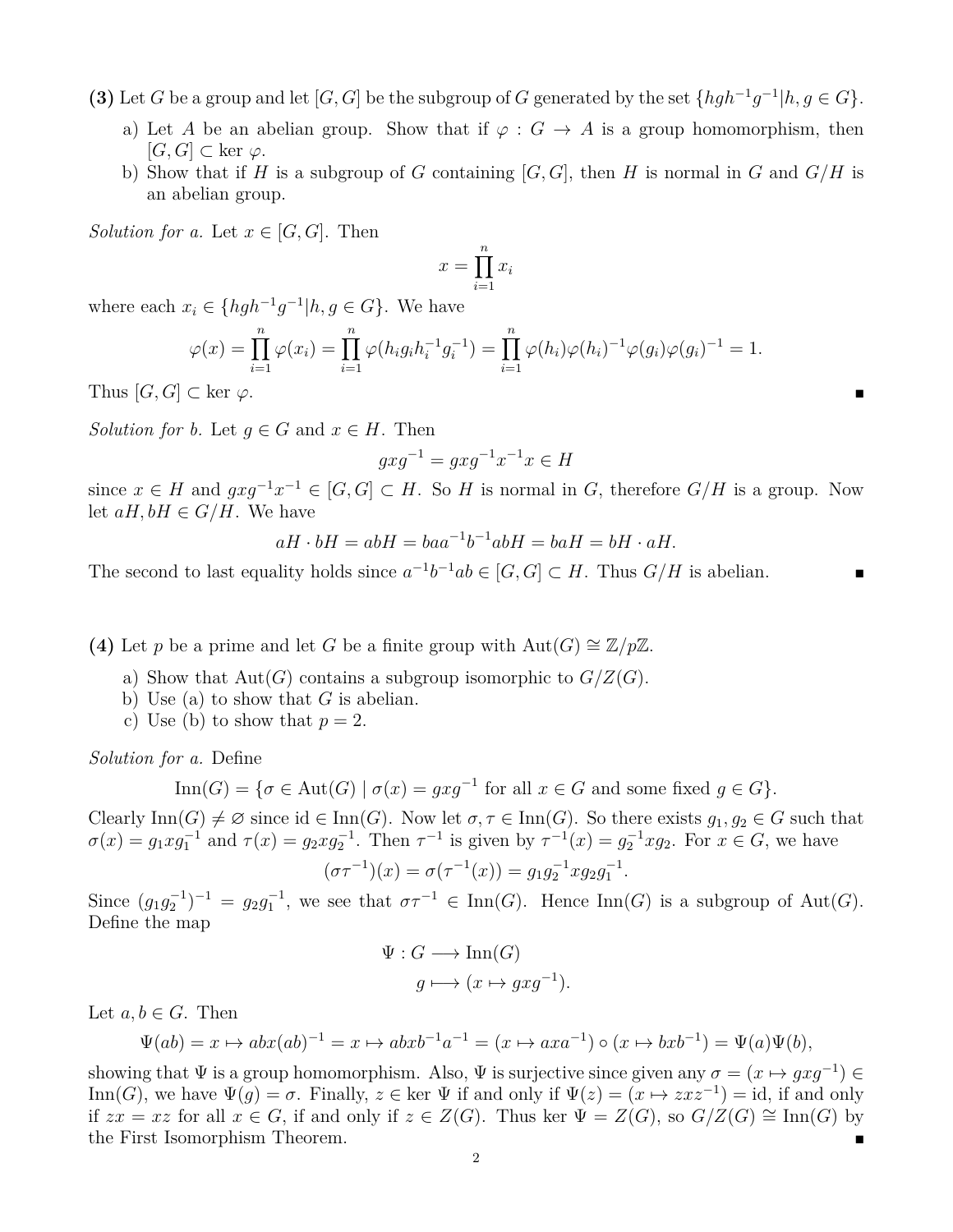*Solution for b.* By part (a), Aut $(G) \cong \mathbb{Z}/p\mathbb{Z}$  always contains a subgroup isomorphic to  $G/Z(G)$ . But there are no non-trivial subgroups of  $\mathbb{Z}/p\mathbb{Z}$ , so either  $G/Z(G)$  is trivial or  $G/Z(G) \cong \mathbb{Z}/p\mathbb{Z}$ . If  $G/Z(G)$  is trivial, then  $Z(G) = G$ , so *G* is abelian. If  $G/Z(G) \cong \mathbb{Z}/p\mathbb{Z}$ , then  $G/Z(G)$  is cyclic, so *G* is abelian. In both cases, the claim has been proven.

*Solution for c.* Define the map

$$
f: G \longrightarrow G
$$

$$
x \longmapsto x^{-1}
$$

*.*

Let  $a, b \in G$ . Because *G* is abelian by part (b), we have

$$
f(ab) = (ab)^{-1} = (ba)^{-1} = a^{-1}b^{-1} = f(a)f(b).
$$

Therefore f is a group homomorphism. Furthermore,  $x \in \text{ker } f$  if and only if  $x^{-1} = 1$  if and only if  $x = 1$ . Thus ker f is trivial, so f is injective. Because G is finite, f is also surjective, so f is an automorphism. Clearly  $f^2 = id$ , so f generates a subgroup of order 2 in Aut(G). However, this is only possible if  $p = 2$ .

**(5)** Show that the following polynomials are irreducible in the given ring.

a)  $f = x^3 + (y^2 - 1)x^2 + 3(y^2 - y)x - 4y + 4 \in \mathbb{Q}[x, y].$ b)  $g = y^3 + xy + x^2(x-1)^2 \in \mathbb{R}[x, y].$ c)  $h = 5x^4 + 4x^3 - 2x^2 - 3x + 21 \in \mathbb{Q}[x].$ 

*Solution for a.* Note that we can view f as a polynomial in  $\mathbb{Q}[y][x]$ . Because  $\mathbb{Q}$  is an integral domain, so is  $\mathbb{Q}[y]$ . Thus we can consider quotients of  $\mathbb{Q}[y]$  by proper ideals. Here, we choose the ideal (*y*), so our new polynomial becomes

$$
\overline{f} = x^3 - x^2 + 4 \in \mathbb{Q}[x].
$$

Since  $\bar{f}$  is a monic polynomial with integer coefficients over the rationals, any root must divide 4. Plugging in  $\pm 1, \pm 2, \pm 4$  we see that  $\overline{f}$  is irreducible over  $\mathbb{Q}[x]$ , so f is irreducible over  $\mathbb{Q}[x, y]$ . (For the relevant literature, we are using Prop. 11 and 12 in Dummit and Foote, pages 308-309).  $\blacksquare$ 

*Solution for b.* Suppose *g* could be properly factored as

$$
g(x, y) = a(x, y)b(x, y).
$$

Since *g* is of degree 3 in *y*, we must have

$$
a(x, y) = p(x)y + q(x)
$$
 and  $b(x, y) = r(x)y^{2} + s(x)y + t(x)$ 

where  $p(x)$ ,  $q(x)$ ,  $r(x)$ ,  $s(x)$ ,  $t(x) \in \mathbb{R}[x]$  are of degree at most 4. Looking at the first term of the product  $a(x, y)b(x, y)$  we see that

$$
g(x, y) = p(x)r(x)y^{3} + \text{(other terms)}.
$$

Equating coefficients with the original definition of *q*, we have  $p(x)r(x) = 1$ , so  $p(x)$  and  $r(x)$  are constant polynomials who are inverses of each other. This means we can divide  $a(x, y)$  by  $p(x)$ and multiply  $b(x, y)$  by  $p(x)$  to obtain another factorization of q where each factor is monic with respect to *y*. Thus we may assume without loss of generality that  $p(x) = r(x) = 1$ . Using this, we expand to obtain

$$
g(x,y) = p(x)r(x)y^{3} + (p(x)s(x) + q(x)r(x))y^{2} + (p(x)t(x) + q(x)s(x))y + q(x)t(x)
$$
  
=  $y^{3} + (s(x) + q(x))y^{2} + (t(x) + q(x)s(x))y + q(x)t(x).$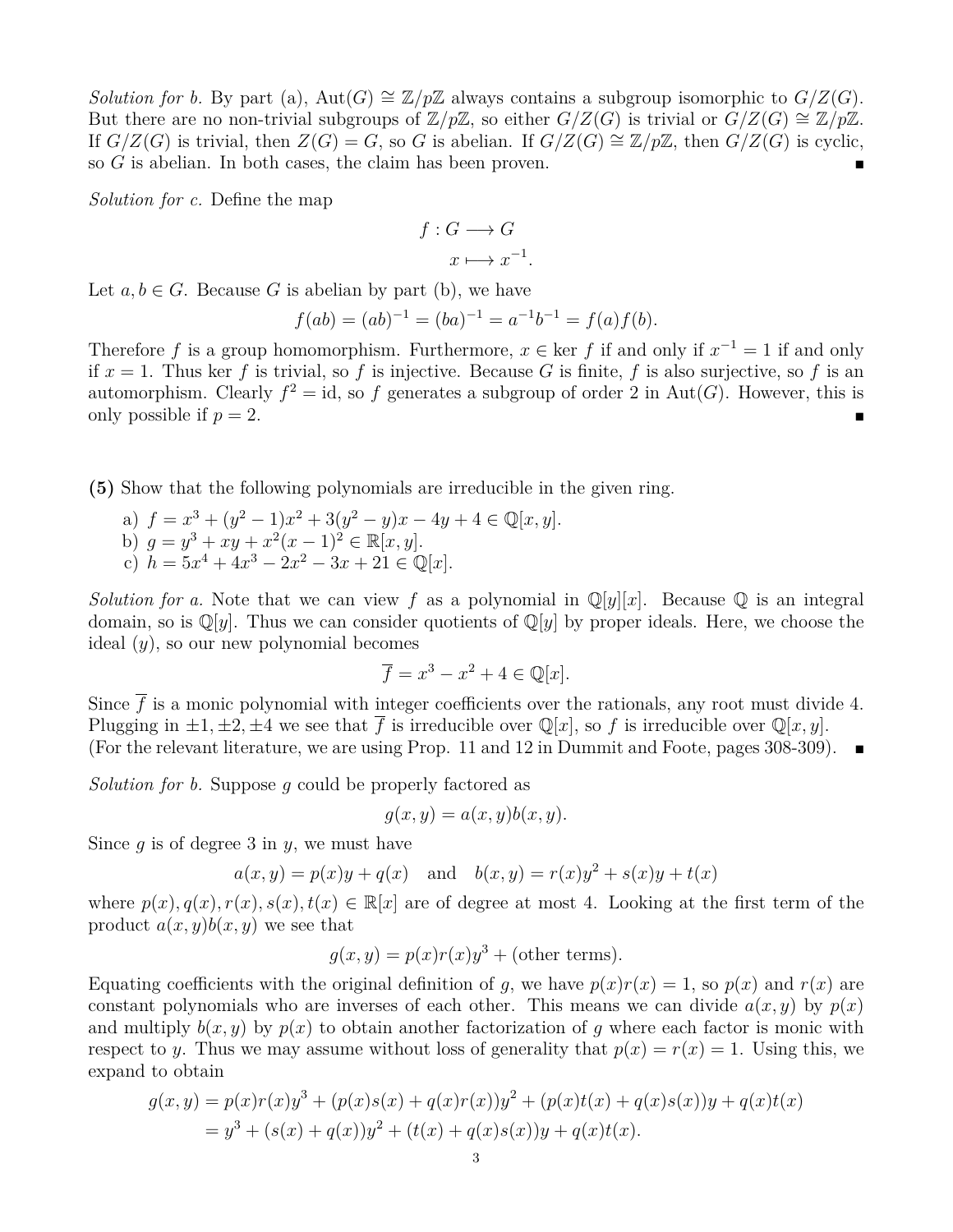Equating coefficients again, we get  $s(x) = -q(x), t(x) = -q(x)s(x) + x$ , and  $q(x)t(x) = x^2(x-1)^2$ . Therefore  $t(x) = q(x)^2 + x$ , so  $q(x)(q(x)^2 + x) = x^2(x-1)^2$ . This is a contradiction since the LHS has degree divisible by 3, and the RHS has degree 4. Hence *g* is irreducible.

*Solution for c.* We first show h is irreducible over  $\mathbb{Z}$ , then Gauss' Lemma will tell us it is irreducible over Q. Since Z is an integral domain, we again use Proposition 12 from Dummit and Foote page 309, and look at the reduction of *h* modulo the proper ideal (2):

$$
\overline{h} = x^4 - x + 1 \in \mathbb{Z}/2\mathbb{Z}[x].
$$

Plugging in the elements of  $\mathbb{Z}/2\mathbb{Z}$  into  $\overline{h}$ , we see that  $\overline{h}$  does not have a linear factor. So assume  $\overline{h} = (ax^2+bx+c)(dx^2+ex+f) \in \mathbb{Z}/2\mathbb{Z}[x]$ . Equating coefficients, we see right away that  $a = c = d$ *f* = 1. Hence we are really looking at  $\overline{h} = (x^2 + px + 1)(x^2 + qx + 1) = x^4 + (p+q)x^3 + pqx^2 + (p+q)x + 1$ . Equating coefficients again, we must have  $p + q = 0$  and  $p + q = -1$  which is impossible. Thus  $\overline{h}$ is irreducible, so h is irreducible over  $\mathbb{Z}$  (Prop. 12). By Gauss' Lemma, h is irreducible over  $\mathbb{Q}$ .

**(6)** Consider the ring

$$
R := \mathbb{Z}[2i] = \{a + 2bi \mid a, b \in \mathbb{Z}\}.
$$

- a) Determine the field of fractions, *Q*, of *R* inside C.
- b) Show that  $f = x^2 + 1$  is reducible in  $Q[x]$ , but irreducible in  $R[x]$ .
- c) Argue that *R* is not a UFD.

*Solution for a.* Define

$$
\mathbb{Q}[2i] := \left\{ \frac{m}{n} + 2\frac{p}{q}i \mid \frac{m}{n}, \frac{p}{q} \in \mathbb{Q} \right\}.
$$

We show the field of fractions  $Q = \mathbb{Q}[2i]$ . Let  $\frac{a+2bi}{c+2di} \in Q$ . Then we may write

$$
\frac{a+2bi}{c+2di} = \frac{ac-2adi+2bci+4bd}{c^2+4d^2} = \frac{ac+4bd}{c^2+4d^2} + \frac{2bc-2ad}{c^2+4d^2}i \in \mathbb{Q}[2i].
$$

Conversely, let  $\frac{m}{n} + 2\frac{p}{q}i \in \mathbb{Q}[2i]$ . Then we have

$$
\frac{m}{n} + 2\frac{p}{q}i = \frac{mq + 2pni}{nq} \in Q,
$$

since both  $mq + 2pni$  and  $nq$  are elements of  $\mathbb{Z}[2i]$ . Thus  $Q = \mathbb{Q}[2i]$ .

*Solution for b.* Since *f* is degree 2, we need only check that *f* has a root in *Q* but not in *R*. Observe (using the fact that the roots of  $x^2 + 1$  are  $\pm i$ ),

$$
i = \frac{0 + 2(1)i}{2 + 2(0)i} \in Q,
$$

so *f* is reducible in  $Q[x]$ . Now suppose  $i = a + 2bi$  for some  $a, b \in \mathbb{Z}$ . We have

$$
-1 = i^2 = a^2 + 4bi - 4b^2
$$

which is a contradiction since the LHS is real but the RHS is complex. Thus  $i \notin \mathbb{Z}[2i]$ . A similar argument shows  $-i \notin \mathbb{Z}[2i]$ . Hence *f* is irreducible in *R*[*x*].

*Solution for c.* We have the non-unique factorization of 8:

$$
(2+2i)(2-2i) = 8 = 4 \cdot 2.
$$

Hence *R* is not a UFD.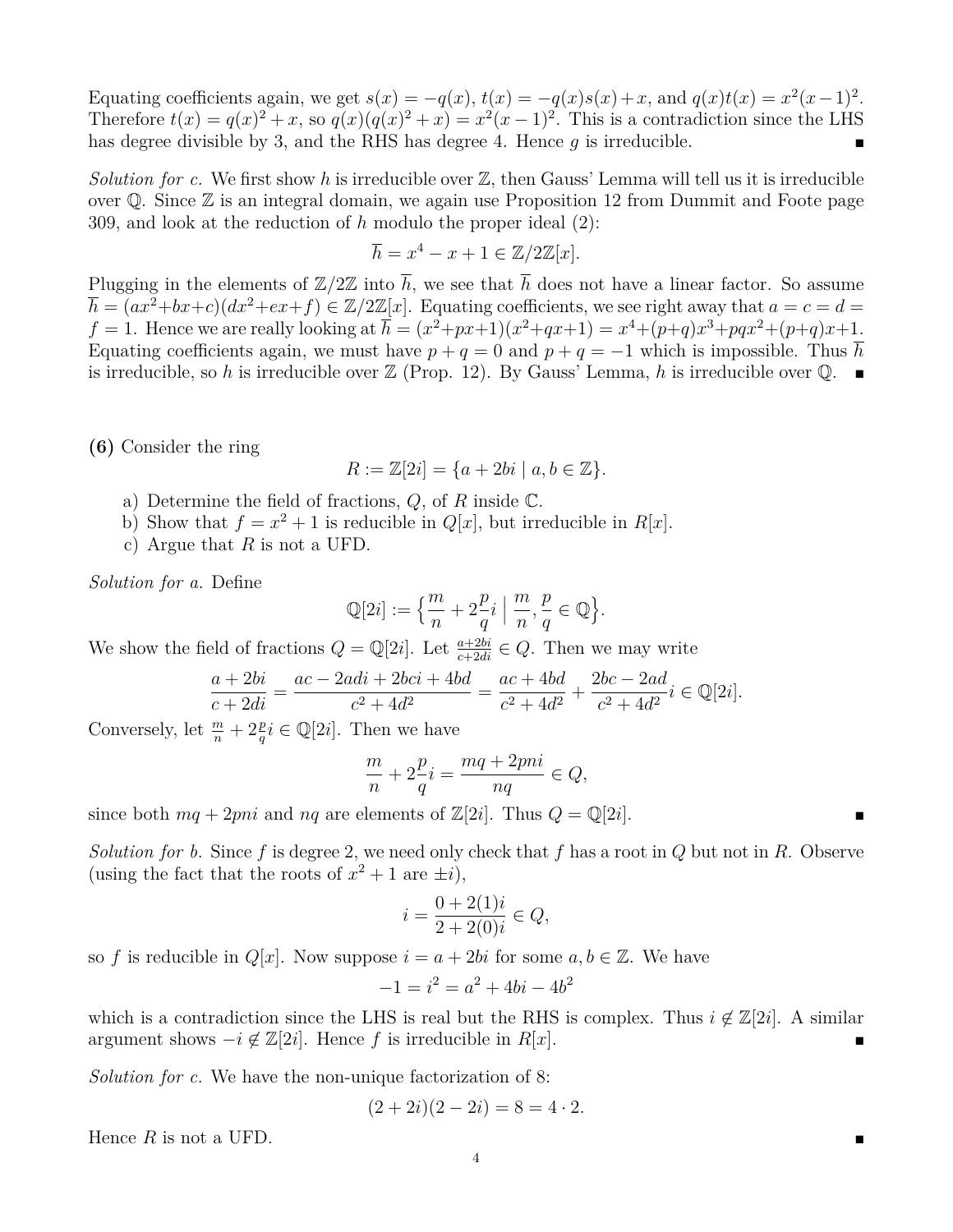**(7)** Let *K/F* be a finite, normal field extension and *L/K* be any field extension. Furthermore, let  $\varphi: K \longrightarrow L$  be an *F*-homomorphism. Show that  $\varphi(K) \subset K$ .

*Solution.* Since  $K/F$  is normal, it is the splitting field of some polynomial  $f(x) \in F[x]$ . Denote by  $\alpha_1, \ldots, \alpha_n$  the roots of  $f(x)$ . Since  $K/F$  is finite we may write  $K = F(\alpha_1, \ldots, \alpha_n)$ . Now let

$$
v = \sum_{i_1, \dots, i_n} \lambda_{i_1 \dots i_n} \alpha_1^{i_1} \cdots \alpha_n^{i_n} \in K
$$

where each  $\lambda_{i_1...i_n} \in F$ . We have

$$
\varphi(v) = \sum_{i_1,\dots,i_n} \varphi(\lambda_{i_1\dots i_n}) \varphi(\alpha_1^{i_1} \cdots \alpha_n^{i_n})
$$
  
= 
$$
\sum_{i_1,\dots,i_n} \lambda_{i_1\dots i_n} \varphi(\alpha_1)^{i_1} \cdots \varphi(\alpha_n)^{i_n} \in K.
$$

This is because  $\varphi$  is an *F*-homomorphism, so it fixes *F* pointwise and permutes the roots of  $f(x)$ . Hence  $\varphi(K) \subset K$ .

- **(8)** Let  $K = \mathbb{Q}(\sqrt{2})$ 2*,* √ 3).
	- a) Show that  $K/\mathbb{Q}$  is Galois and that  $Gal(K/\mathbb{Q}) \cong \mathbb{Z}/2\mathbb{Z} \times \mathbb{Z}/2\mathbb{Z}$ .
	- a) Show that  $K = \mathbb{Q}(\sqrt{2} + \sqrt{3}).$
	- c) Find the minimal polynomial of  $\sqrt{2} + \sqrt{3}$ .

*Solution for a.* Observe that the polynomial  $p(x) = (x^2 - 2)(x^2 - 3) \in \mathbb{Q}[x]$  is separable and has roots  $\pm\sqrt{2}, \pm\sqrt{3}$ . So  $\mathbb{Q}(\sqrt{2}, \sqrt{3})$  is the splitting field of  $p(x)$ , hence it is Galois (splitting fields of separable polynomials are Galois). Note that

$$
[\mathbb{Q}(\sqrt{2},\sqrt{3}):\mathbb{Q}] = [\mathbb{Q}(\sqrt{2},\sqrt{3}):\mathbb{Q}(\sqrt{2})][\mathbb{Q}(\sqrt{2}):\mathbb{Q}] = 2 \cdot 2 = 4,
$$

so  $|Gal(K/\mathbb{Q})|=4$ . Any  $\sigma \in Gal(K/\mathbb{Q})$  is completely determined by its action on the generaso  $|\text{Gal}(K/\mathbb{Q})| = 4$ . Any  $\sigma \in \text{Gal}(K/\mathbb{Q})$  is completely determined by its action on the generators  $\sqrt{2}$  and  $\sqrt{3}$ , and we know  $\sigma$  must permute the roots of polynomials. Define the following automorphisms:

$$
\sigma_1 : \begin{cases} \sqrt{2} \mapsto -\sqrt{2} \\ \sqrt{3} \mapsto \sqrt{3} \end{cases} \qquad \sigma_2 : \begin{cases} \sqrt{2} \mapsto \sqrt{2} \\ \sqrt{3} \mapsto -\sqrt{3} \end{cases}
$$

Then we may compute the product:

$$
\sigma_1 \sigma_2 : \begin{cases} \sqrt{2} \mapsto -\sqrt{2} \\ \sqrt{3} \mapsto -\sqrt{3} \end{cases}
$$

Since  $\{\mathrm{id}, \sigma_1, \sigma_2, \sigma_1\sigma_2\}$  are 4 distinct automorphisms in Gal( $K/\mathbb{Q}$ ), we know we have accounted for *all* elements in  $Gal(K/\mathbb{Q})$ . Finally, any group of order 4 must either be isomorphic to the cyclic group  $C_4$  or the Klein 4-group  $\mathbb{Z}/2\mathbb{Z} \times \mathbb{Z}/2\mathbb{Z}$ . Since every non-identity element of Gal( $K/\mathbb{Q}$ ) is of order 2, it must be the case that Gal( $K/\mathbb{Q}$ ) ≅  $\mathbb{Z}/2\mathbb{Z} \times \mathbb{Z}/2\mathbb{Z}$ .

*Solution for b.* Since  $\sqrt{2} + \sqrt{3} \in \mathbb{Q}(\sqrt{3})$ 2*,*  $\sqrt{3}$ ), we have  $\mathbb{Q}(\sqrt{2}+\sqrt{3}) \subset \mathbb{Q}(\sqrt{3})$ 2*,* √ 3). For the other inclusion, we have

$$
\sqrt{2} = \frac{1}{2} \Big[ (\sqrt{2} + \sqrt{3})^3 - 9(\sqrt{2} + \sqrt{3}) \Big] \in \mathbb{Q}(\sqrt{2} + \sqrt{3}),
$$